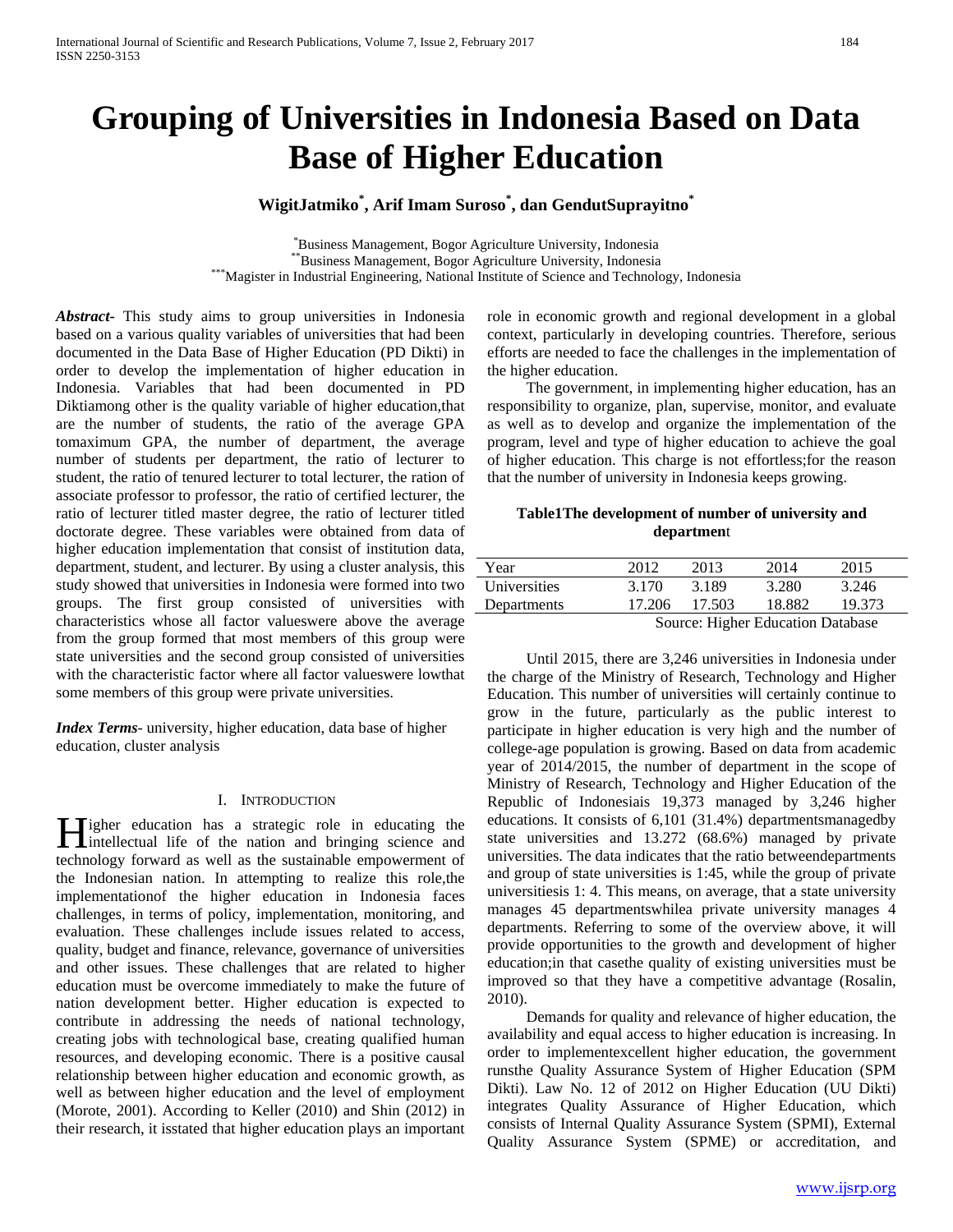Database of Higher Education (PD Dikti), In Article 79 paragraph (2) of the Law of Higher Education stipulates that the government develop an information management system of higher education. With this rule, it is necessary to have a good management in Database of Higher Education so that data and information about higher education in Indonesia can always be provided as part of the implementation of excellent higher education.Database of Higher Education aims to provide information precise and accurate for decision making in higher education institutions on program development, planning, monitoring, evaluation and other management purposes.

 Data and information of higher education by universities is an important part of the Database of Higher Education. Data and information reported can be used for the periodical evaluation of universities and departments (Muchlis, 2008). The implementation of higher education by the government requires data and information for making decision and projecting the development needs of higher education. This study aimed to group universities based on various quality variables of universities that had been documented in Database of Higher Education with the purpose of the development of the implementation higher education in Indonesia.

#### II. RESEARCH METHOD

 The data used in this research was secondary data obtained from the data and information of higher education implementation, academic year of 2014/2015 that has been reported in the Data Base of Higher Education (PD Dikti). From the data report in the Data Base of Higher Education,data related to institutions, students and lecturers were collected from 2,993 universities in Indonesia that had reported their data. From the data it was obtained 10 quality variables of universities, that are the number of students, the average ratio of GPA to the maximum GPA, the number of department, the average number of students per department, the ratio of lecturer to student, the ratio of tenured lecturer to total lecturer, the ratio of associate professor and professor,the ratio of certified lecturer, the ratio of lecturer titled master degree, the ratio of lecturer titled doctorate degree.

 Data processing was performed using factor analysis and cluster analysis.Factor analysis is aninterdependence technique that aims to define the structure that exists between variables in an analysis, so that data reduction can be performed and these variables can be grouped into a few factors (Santoso, 2010). The process of factor analysis attempted to find aninterrelationship between a number of variables that are mutually independent, so that one or fewer variables, than the initial number of variables, can be made.

 Cluster analysis were used to classify objects or cases into relatively homogeneous groups called clusters. Objects or cases in each group tend to be similar each other and differ greatly (not the same) with the object of other clusters (Santoso, 2010). The procedureof cluster formation is divided into 2, that are hierarchy and non-hierarchy. The formation of hierarchy cluster has the quality as the development of a hierarchy or branched tree-like structure. Hierarchy method can be agglomerative or devisive. Agglomerative method consists of linkage method, variance methods, and the centroid method. Linkage method consists of a

single linkage, complete linkage and average linkage. Nonhierarchy method is often called K-means method. Cluster analysis used in this study was K-means with data processing done and supportedby SPSS software.

#### III. RESULTS AND DISCUSSION

#### **Factor analysis**

 Test tool of KMO and Bartlett's test of aphericitywas used as an initial test whether the existing data can be parsed into a factor. The figure of KMO and Bartlett's test was above 0.5 with a significance of less than 0.5 indicating that the existing variables and samples could be analyzed by factor analysis. Here is the result of KMO and Bartlett's test of aphericity.

#### **Table2KMO and Bartlett's test.**

| Kaiser-Meyer-Olkin Measure of Sampling Adequacy. | 0,6633                         |       |
|--------------------------------------------------|--------------------------------|-------|
| Bartlett's Test of Sphericity                    | 7966,680<br>Approx. Chi-Square |       |
|                                                  | df                             | 45    |
|                                                  | Sig.                           | 0.000 |

 KMO / Kaiser-Meyer-Olkin Measure of Sampling Adequacy showed the adequacy of data used in the study, and how beneficial the data in the study. If the number is above 0.5, then the data is considered to be quite beneficial for use in the study. On the table, the value of KMO wassufficiently high at 0.663. This means the data wassufficiently effectiveto be used in the study. While Bartlett's Test of Sphericity showed the significance index of 0.000 or was under 0.05, so it can be said that the factor analysis was sufficiently effective to be used. As a result, the available variables and data could already be analyzed by factor analysis.

 The next stage is to determine the number of factors. In determining the number of factors formed, one of them is determined by eigenvalue. The number of factors that are formed optimally is when eigenvalue was more than one. For more details, it can be seen in the table below.

**Table3Value of** *Eigenvalue*

|                  | <b>Initial Eigenvalues</b> |               |              |  |  |
|------------------|----------------------------|---------------|--------------|--|--|
| <b>Component</b> | <b>Total</b>               | % of Variance | Cumulative % |  |  |
| 1                | 3,053                      | 30,529        | 30,529       |  |  |
| 2                | 1,361                      | 13,613        | 44,142       |  |  |
| 3                | 1,176                      | 11,757        | 55,899       |  |  |
| 4                | 1,045                      | 10,449        | 66,348       |  |  |
| 5                | 1,016                      | 10,160        | 76,508       |  |  |
| 6                | 0,873                      | 8,735         | 85,243       |  |  |
| 7                | 0,505                      | 5,050         | 90,292       |  |  |
| 8                | 0,447                      | 4,470         | 94,762       |  |  |
| 9                | 0,287                      | 2,868         | 97,631       |  |  |
| 10               | 0,237                      | 2,369         | 100,000      |  |  |

 On the table, it is shown that Eigenvalues on quality variables of higher education was on the component / factor of 5, so that the factors that had been formed were 5. Cumulatively, the five factors formed can explain the variety of factors of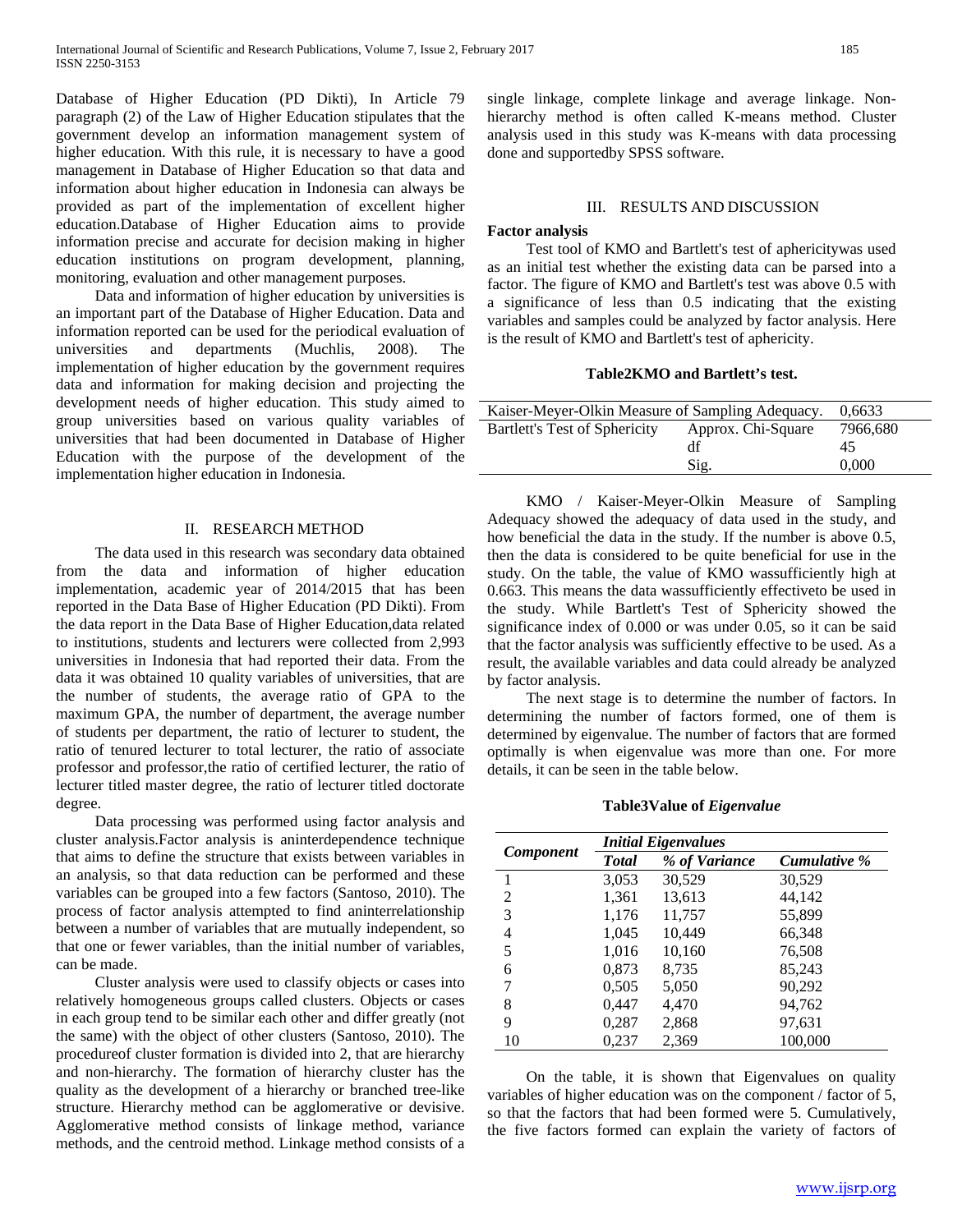76.508% of the total variance. Based on the eigenvalue, it was obtained 5 factors that have the highest value. Then from 10 variables that were obtained, it was formed into five factors used to determine the factors that affect the quality of higher education.

 After determining the number of factors that will be formed, the next step was to determine which variables that were included in these factors.

|                                          | Component |          |          |          |          |
|------------------------------------------|-----------|----------|----------|----------|----------|
|                                          |           | 2        | 3        | 4        | 5        |
| The number of student                    | 0,367     | 0,830    | 0,024    | 0,075    | 0,070    |
| The average ratio of GPA to the          | 0,000     | $-0,109$ | 0,030    | 0,833    | $-0,156$ |
| maximum GPA                              |           |          |          |          |          |
| The number of department                 | 0,728     | 0,311    | 0,053    | 0,267    | 0,199    |
| The average number of students           | $-0,066$  | 0,846    | 0,094    | $-0,196$ | $-0,177$ |
| per department                           |           |          |          |          |          |
| The ratio of lecturer to student         | $-0.012$  | $-0,094$ | $-0.004$ | $-0,150$ | 0,891    |
| The ratio of tenured lecturer to         | $-0,020$  | 0,128    | 0,835    | 0,235    | 0,169    |
| total lecturer                           |           |          |          |          |          |
| The ratio of associate professor         | 0.874     | 0,038    | 0,038    | $-0.065$ | $-0.059$ |
| and professor                            |           |          |          |          |          |
| The ratio of certified lecturer          | 0.763     | $-0,091$ | 0,080    | $-0.294$ | $-0,212$ |
| The ratio of lecturer titled master      | 0,266     | $-0.015$ | 0,752    | $-0,252$ | $-0.231$ |
| degree                                   |           |          |          |          |          |
| titled<br>The<br>of<br>ratio<br>lecturer | 0,784     | 0,151    | 0,114    | 0,097    | 0,062    |
| doctorate degree                         |           |          |          |          |          |

 Therefore the variables have been reduced to 5 factors with the following details:

## **Table 5 Grouping variables**

| <b>Factors</b>  | Variables                           | Loading |
|-----------------|-------------------------------------|---------|
|                 |                                     | Value   |
| <b>Factor 1</b> | The number of department            | 0,728   |
|                 | The ratio of associate professor    | 0,874   |
|                 | and professor                       |         |
|                 | The ratio of certified lecturer     | 0,763   |
|                 | The ratio of lecturer titled        | 0,784   |
|                 | doctorate degree                    |         |
| <b>Factor 2</b> | The number of student               | 0,830   |
|                 | The average number of students      | 0,846   |
|                 | per department                      |         |
| <b>Factor 3</b> | The ratio of tenured lecturer to    | 0,835   |
|                 | total lecturer                      |         |
|                 | The ratio of lecturer titled master | 0,752   |
|                 | degree                              |         |
| Factor 4        | The average ratio of GPA to the     | 0.833   |
|                 | maximum GPA                         |         |
| Factor 5        | The ratio of lecturer to student    | 0.891   |

 Factor 1 consisted of 4 variables where the variable of ratio of associate professor and professor wasthe primary identifier because it had the largest loading value (0.874). Factor 2 consisted of 2 variables where the variable of average number of students per department was the primary identifier because it had the largest loading value (0.846). Factor 3 consisted of 2 variables where the variable of ratio of lecturer to total lecturerwas the primary identifier because it had the largest loading value (0.835). Factor 4 consisted of 1 variable, that was the ratio of the average GPA to the maximum GPA with loading value (0,833). Factor 5 consisted of 1variable,that wasthe ratio of lecturer to studentwith loading value (0.891).

#### **Cluster analysis**

 Clustering process is performed to classify universities based on characteristics similarity. The process begins by determining the number of clusters selected. This method is to classify by initially determining the desired number of clusters (two clusters, clusters or the others). After the number of cluster isdetermined, then the cluster process isperformed without following hierarchy process (Santoso, 2010). This method is commonly called K-Means Cluster.

In this study, the number of clusters was determined, that was 2 clusters. After 2 stages of iteration, the final cluster results were obtained as the following table.

| Table5 <i>Final Cluster Center</i> |  |  |
|------------------------------------|--|--|
|------------------------------------|--|--|

|          | <b>Cluster</b> |           |
|----------|----------------|-----------|
| Factor   |                | 2         |
| Factor 1 | 4.25442        | $-.07522$ |
| Factor 2 | 2,22055        | $-.03926$ |
| Factor 3 | ,04419         | $-.00078$ |
| Factor 4 | 1,56770        | $-.02772$ |
| Factor 5 | 3,03952        | $-.05374$ |

 The universities grouping based on similar characteristics are as follows.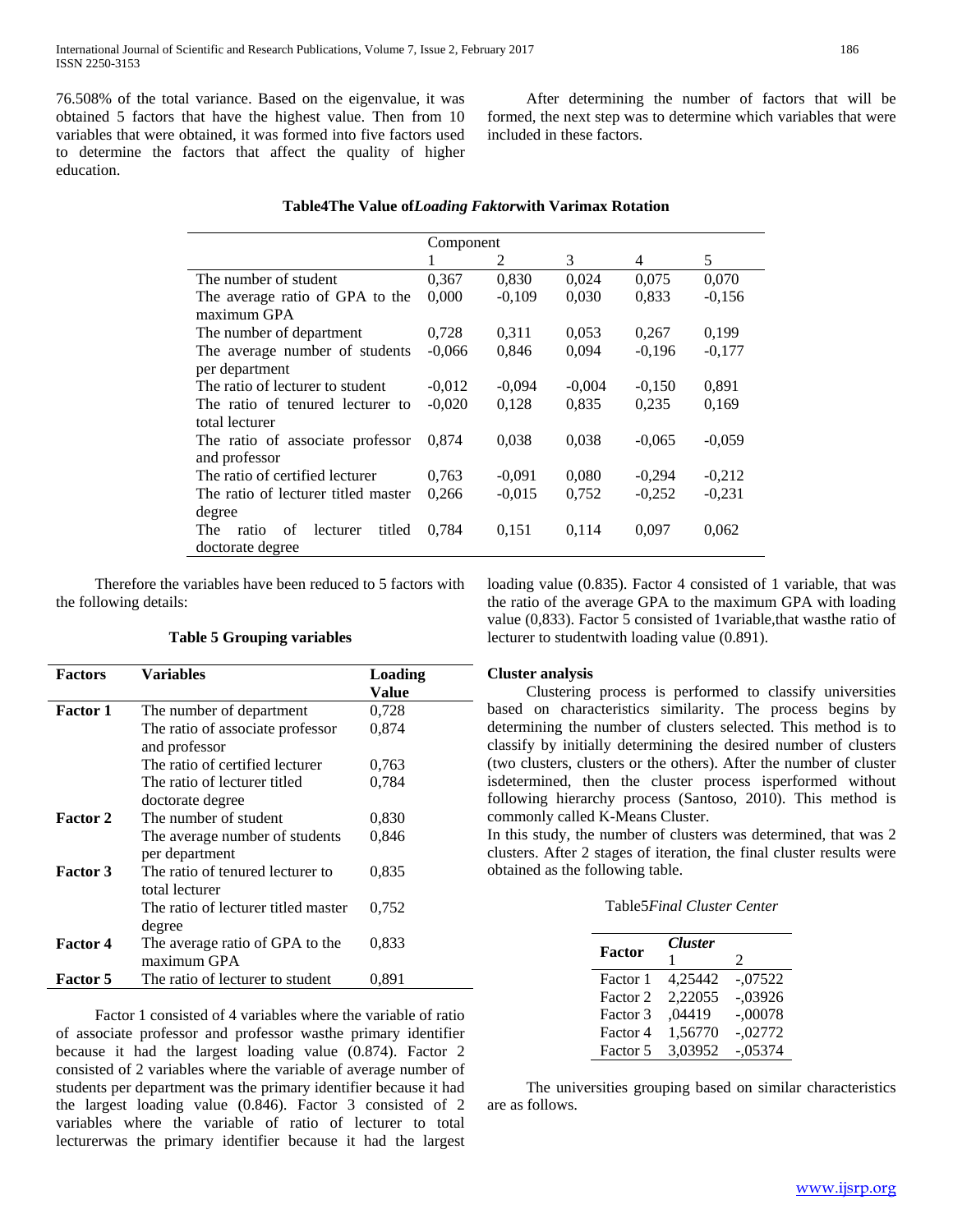- Group 1 consisted of universitieswhose all value factors were above the average of the group formed. There were 52 universities in this cluster.
- Group 2 consisted of universities whose all value factors were low. There were 2,941 universities in this cluster.

 From the results of university grouping, if cross-tabulation with the type of university is performed then it will produce the following table.

|                             |                                 |       | <b>Cluster Number</b> |       |       |
|-----------------------------|---------------------------------|-------|-----------------------|-------|-------|
|                             |                                 |       |                       | 2     | Total |
|                             |                                 | Count | 44                    | 69    | 113   |
| <b>State</b><br>Universites | % within Cluster Number of Case | 84.6% | 2.3%                  | 3.8%  |       |
|                             | % of Total                      | 1.5%  | 2.3%                  | 3,8%  |       |
| Private<br>Universities     | Count                           | 8     | 2872                  | 2880  |       |
|                             | % within Cluster Number of Case | 15.4% | 97,7%                 | 96.2% |       |
|                             | % of Total                      | 0,3%  | 96,0%                 | 96,2% |       |
| Total                       |                                 | Count | 52                    | 2941  | 2993  |

#### **Table 7 Results of grouping based on type of university**

 From Table 7,it is shown that from the total universities, in the first group were mostly state universities, and in the second group were mostly private universities.

 After that, the validity of the group was performed.The validation of the group formed was performed by using Analysis of Variance (ANOVA) to determine whether or not there was difference/ influence on clusters formed. ANOVA F-test showed that the factors 1, 2, 4 and 5 had p-value  $<0.05$ , it means that each factor had a significant difference between cluster 1 and cluster 2, while on the factor 3, p-value was larger than 0.05 which means that both clusterswere relatively the same or factor 3 between cluster 1 was not significantly different with factor 2 in the cluster 2.

#### **Table7***Final Cluster Center*

|          | <b>Cluster</b>     |       | <b>Error</b>          |          |          |       |
|----------|--------------------|-------|-----------------------|----------|----------|-------|
| Factor   | <b>Mean Square</b> | df    | Mean<br><i>Square</i> | df       | F        | Sig.  |
| Factor 1 | 957.848            | 1,000 | 0.680                 | 2991,000 | 1408,412 | 0,000 |
| Factor 2 | 260,937            | 1,000 | 0.913                 | 2991,000 | 285,772  | 0,000 |
| Factor 3 | 0.103              | 1,000 | 1,000                 | 2991,000 | 0.103    | 0,748 |
| Factor 4 | 130,059            | 1,000 | 0.957                 | 2991,000 | 135,924  | 0,000 |
| Factor 5 | 488.906            | 1.000 | 0.837                 | 2991,000 | 584,205  | 0,000 |

#### IV. CONCLUSION

 The grouping of universities in Indonesia based on the quality variable of higher educations that had been documented in the Data Base of Higher Education resulted 2 groups. The first group consisted of universities with characteristicwhose all factor valueswere above the average of the group formed thatsome members of this group were state universities and the second group consisted of universities with factor characteristic whose all factor valueswere lowthatmost members of this group were private universities.

#### **REFERENCES**

- [1] Muchlis D. 2008. PeragaanGrafik PTS di Kopertis Wilayah IV MelaluiMetodeBiplot. *JurnalStatistka*,2(8),97-102.
- [2] Morote E. 2001. Relationship among higher education, economic growth and employment in the leading latinamerican emerging economies. [disertasi]. Pennsylvania (US). University of Pittsburgh.
- [3] [Kemenristekdikti] Kementerian Riset, Teknologi dan Pendidikan Tinggi. 2016. Statistik Pendidikan Tinggi 2014/2015. Pusdatin Iptek Dikti.
- [4] Keller BM. 2010. Higher education and employment: an examination of how support for higher education can improve long-term economic performance. [disertasi]. Virginia (US): George Mason University.
- [5] PemerintahRepublik Indonesia. 2012. Undang-UndangRepublik Indonesia Nomor 12 Tahun 2012 tentangPendidikanTinggi. Jakarta (ID): Sekretariat Negara.
- [6] PemerintahRepublik Indonesia. 2016. PeraturanMenteriRiset, Teknologi, danPendidikanTinggiNomor 61 Tahun 2016 tentangPangkalan Data Pendidikan Tinggi. Jakarta (ID): KementerianRiset, Teknologi, danPendidikanTinggi.
- [7] PemerintahRepublik Indonesia. 2016. PeraturanMenteriRiset, Teknologi, danPendidikanTinggiNomor 62 Tahun 2016 tentangSistem Penjaminan MutuPendidikanTinggi. Jakarta (ID): KementerianRiset, Teknologi, danPendidikanTinggi.
- [8] Santoso S. 2010. Statistik Multivariate KonsepdanAplikasidengan SPSS. Elex Media Computindo.
- [9] Rosalin E. 2010. Membangun competitive advantage perguruantinggidalammenghadapitantangandanperubahanabad 21. JurnalManajemenPendidikan, 02,9-26.
- [10] Shin JC. 2012. Higher education development in Korea: western university ideas, Confucian tradition, and economic development. *Journal of Higher Education*. 64,59-72.